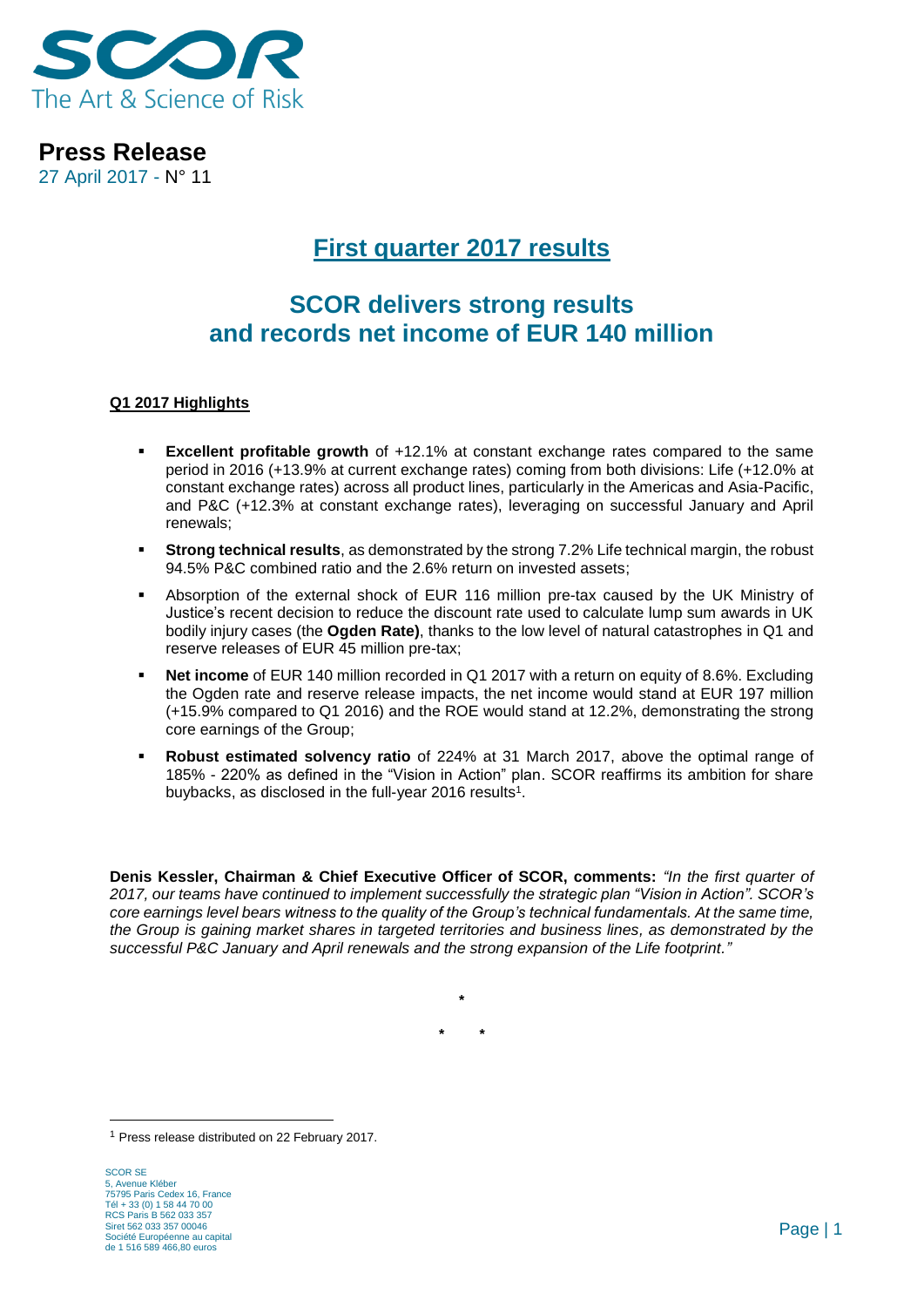

27 April 2017 - N° 11

**In the first quarter of 2017, SCOR is paving the way for the success of its strategic plan by combining profitable growth, strong technical profitability and robust solvency in line with "Vision in Action"**

*SCOR Group Q1 2017 key financial details:*

| In EUR millions (rounded, at current<br>exchange rates)            | Q1 2017 | Q1 2016 | Variation  |
|--------------------------------------------------------------------|---------|---------|------------|
| Gross written premiums                                             | 3,739   | 3,283   | $+13.9%$   |
| Group cost ratio                                                   | 5.1%    | 5.3%    | $-0.2$ pts |
| Annualized ROE                                                     | 8.6%    | 11.2%   | $-2.6$ pts |
| Annualized ROE excluding Ogden rate and<br>reserve release impacts | 12.2%   | 11.2%   | $+1.0$ pt  |
| Net income <sup>*</sup>                                            | 140     | 170     | $-17.6%$   |
| Net income excluding Ogden rate and reserve<br>release impacts     | 197     | 170     | $+15.9%$   |
| Shareholders' equity                                               | 6.840   | 6,358   | $+7.6%$    |

*(\*) Consolidated net income, Group share.*

**Gross written premiums** reach EUR 3,739 million, up 12.1% at constant exchange rates compared to Q1 2016 (+13.9% at current exchange rates). This growth comes from both Life (+12.0% at constant exchange rates), across all product lines, particularly in the Americas and Asia-Pacific, and from P&C (+12.3% at constant exchange rates), leveraging on successful January and April renewals.

**The Group cost ratio** decreases to 5.1% of premiums in Q1 2017 compared to the same period in 2016.

**Group net income** reaches EUR 140 million in Q1 2017. Excluding the impacts of the change in the Ogden rate and of reserve releases, the net income would be EUR 197 million in Q1 2017, up from EUR 170 million in Q1 2016. The annualized **return on equity** (ROE) stands at 8.6% or 788 bps above the risk-free rate<sup>2</sup>. Excluding the Ogden rate and reserve release impacts, the annualized return on equity would stand at 12.2% in Q1 2017, above the "Vision in Action" target.

**Operating cash flows** stand at EUR 22 million in the first quarter of 2017, due primarily to the seasonality of technical cash flows and delayed retrocession receivable receipts. Operating cash flows would be approximately EUR 200 million when normalized by the seasonality effects from both Life and P&C activities. Operating cash flows are expected to normalize and catch up over the course of 2017.

**Shareholders' equity** stands at EUR 6,840 million at 31 March 2017, compared to EUR 6,695 million at 31 December 2016. This translates into a record book value per share of EUR 36.35 at 31 March 2017, compared to EUR 35.94 at 31 December 2016.

SCOR's **financial leverage** stands at 24.0% at 31 March 2017.

**SCOR announces the creation of an EMEA Hub** (Europe, the Middle East and Africa), combining the existing Paris-London and Zurich-Cologne Hubs. The new EMEA Hub aligns shared services with the organisational structure of the two reinsurance divisions, providing a simplified and integrated structure.

<sup>&</sup>lt;sup>2</sup> Based on a 5-year rolling average of 5-year risk-free rates over the cycle.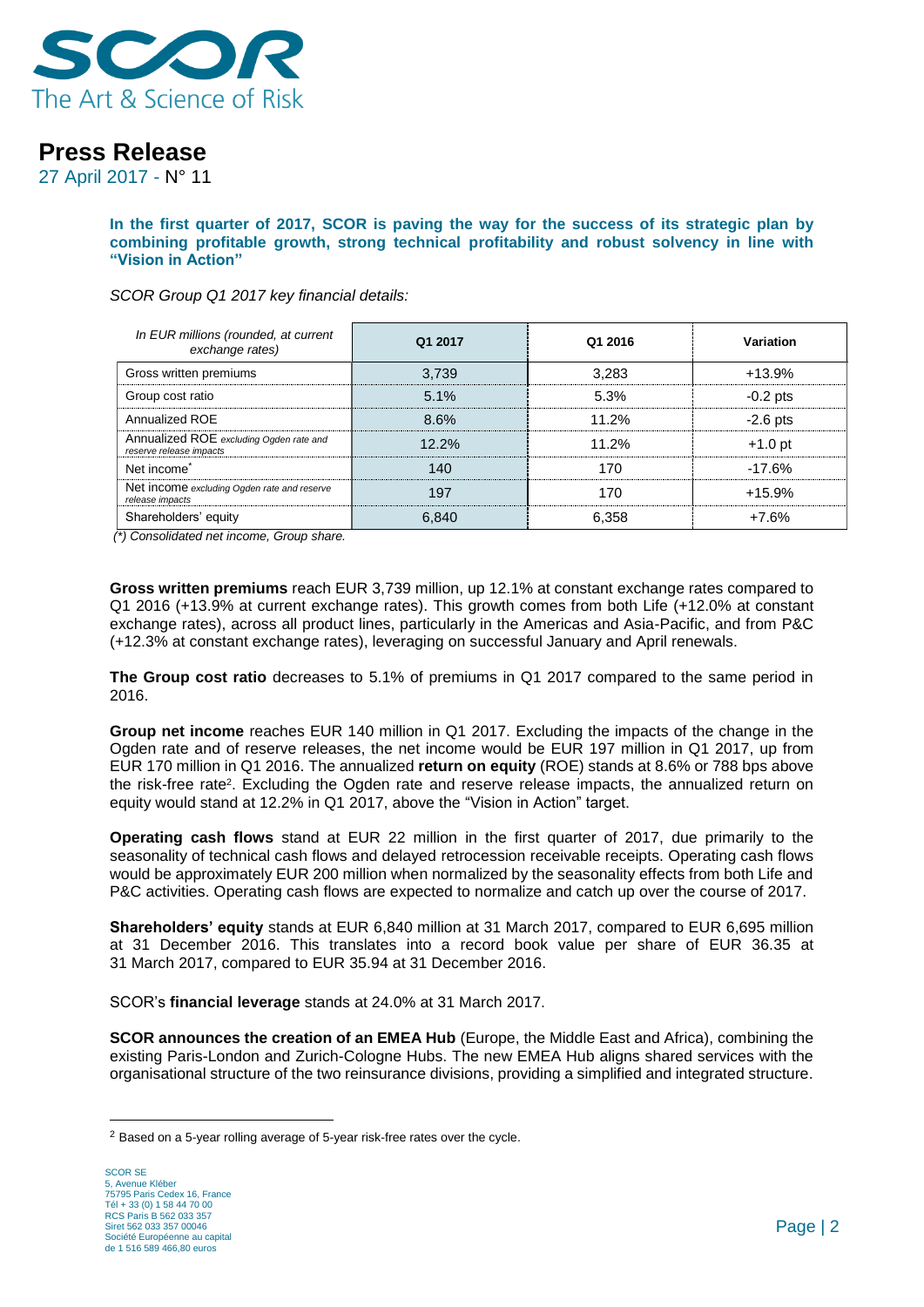

27 April 2017 - N° 11

The newly created Hub is run by Malcolm Newman as Managing Director, reporting to Romain Launay, Group Chief Operating Officer.

#### **In the first quarter of 2017, SCOR Global P&C records significant growth and robust technical profitability, in line with "Vision in Action"**

In the first quarter of 2017, SCOR Global P&C gross written premiums stand at EUR 1,558 million, up 12.3% at constant exchange rates compared to the same period last year (+13.2% at current exchange rates). Beyond the expected growth consistent with the January renewals, the P&C division benefits from the positive impact of large contracts bound in the second half of 2016 in the US.

*SCOR Global P&C key figures:*

| In EUR millions (rounded, at<br>current exchange rates) | Q1 2017 | Q1 2016 | Variation  |
|---------------------------------------------------------|---------|---------|------------|
| Gross written premiums                                  | 1.558   | 1.376   | $+13.2%$   |
| Combined ratio                                          | 94.5%   | 89.7%   | $+4.8$ pts |

Premium growth for 2017 is expected to normalize in the second half of the year and to return within the "Vision in Action" growth assumptions.

In the first three months of 2017, SCOR Global P&C benefits from strong fundamentals, as illustrated by the 94.5% combined ratio which has been:

- negatively impacted by 8.9 points due to the change in the Ogden discount rate, culminating in a pre-tax charge of EUR 116 million, of which EUR 83 million corresponds to reinforced UK Non-Proportional Motor reserves;
- positively impacted by (i) a low level of Nat Cat losses, which amount to 1.0 point of net combined ratio, with tropical cyclone Debbie in Australia being the main event of the quarter, and (ii) 3.5 points of reserve releases<sup>3</sup>.

Underlying the portfolio resilience, the "normalized" net combined ratio stands at an improved 94.0% for Q1 2017.

**At the 1 April 2017 renewals**, SCOR Global P&C grew gross written premiums by 3.3% at constant exchange rates to EUR 509 million, while maintaining a disciplined underwriting policy. Pricing was quasi-stable at -0.3%, with year-to-date pricing marginally down -0.5%, indicating a bottoming of rates. Growth with selected clients in Japan and India, where SCOR recently obtained a reinsurance licence, offset one-off effects in the United States portfolio. Overall, the renewal outcomes are in line with "Vision in Action" assumptions.

<sup>&</sup>lt;sup>3</sup> EUR 45 million (pre-tax) positive effect from reserve releases in long-tail lines of business.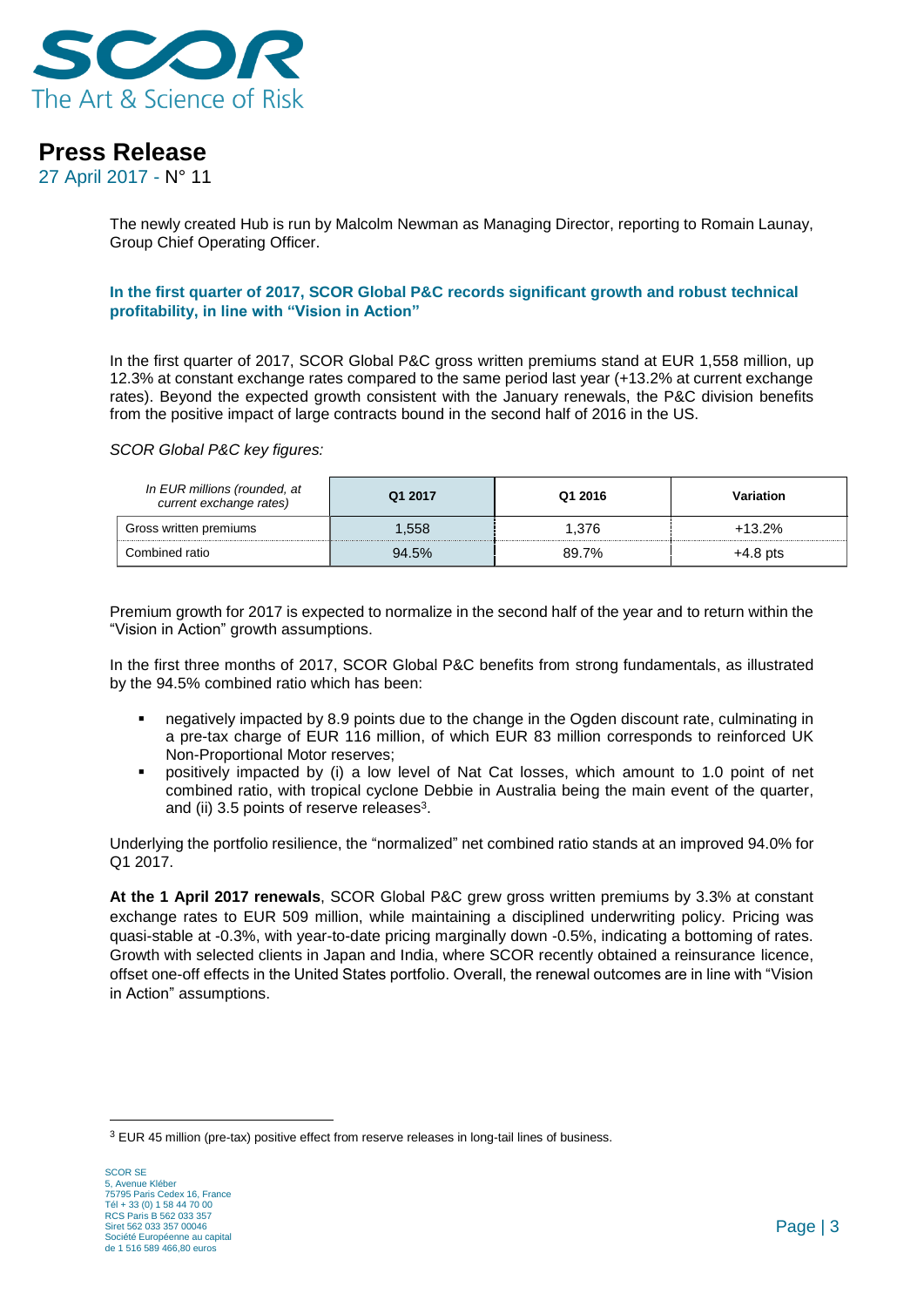

27 April 2017 - N° 11

#### **SCOR Global Life successfully combines strong growth and robust profitability, expanding its franchise in Asia-Pacific in the first quarter of 2017**

SCOR Global Life records excellent growth in the first quarter of 2017, with gross written premiums standing at EUR 2,181 million, up 12.0% at constant exchange rates compared to the same period last year (+14.4% at current exchange rates). This is driven by:

- New business flow across all product lines, particularly in the Americas and Asia-Pacific;
- **Franchise expansion in Asia-Pacific in line with "Vision in Action", with the opening of a branch** in Tokyo to bring new and innovative solutions to Japanese customers;
- **Successful growth from 2016 Longevity premiums.**

*SCOR Global Life key figures:* 

| In EUR millions (rounded, at<br>current exchange rates) | Q1 2017 | Q1 2016 | Variation  |
|---------------------------------------------------------|---------|---------|------------|
| Gross written premiums                                  | 2,181   | 1.907   | $+14.4%$   |
| Life technical margin                                   | 7.2%    | 7.1%    | $+0.1$ pts |

Full-year 2017 premium growth is expected to normalize, in line with the "Vision in Action" annual premium growth assumption.

SCOR Global Life records a strong technical margin of 7.2%, above the "Vision in Action" assumption, benefiting from profitable new business development in line with the Group ROE target and from the healthy performance of the in-force portfolio.

#### **SCOR Global Investments delivers a return on invested assets of 2.6% in the first quarter of 2017**

In the first quarter of 2017, SCOR Global Investments resumed its rebalancing towards the "Vision in Action" asset allocation:

- liquidity stands at 10%, temporarily including the forthcoming SCOR dividend payment in the second quarter of 2017;
- significant rebalancing towards high-quality corporate bonds has been implemented (+6 percentage points since year-end 2016) at good market conditions;
- the duration of the fixed income portfolio has been raised to  $4.8$  years<sup>4</sup> compared to  $4.5$  years in 31 December 2016.

The fixed income portfolio is of very high quality, with an average rating of A+.

<sup>4</sup> 3.7-year duration on invested assets (3.6 years in Q4 2016).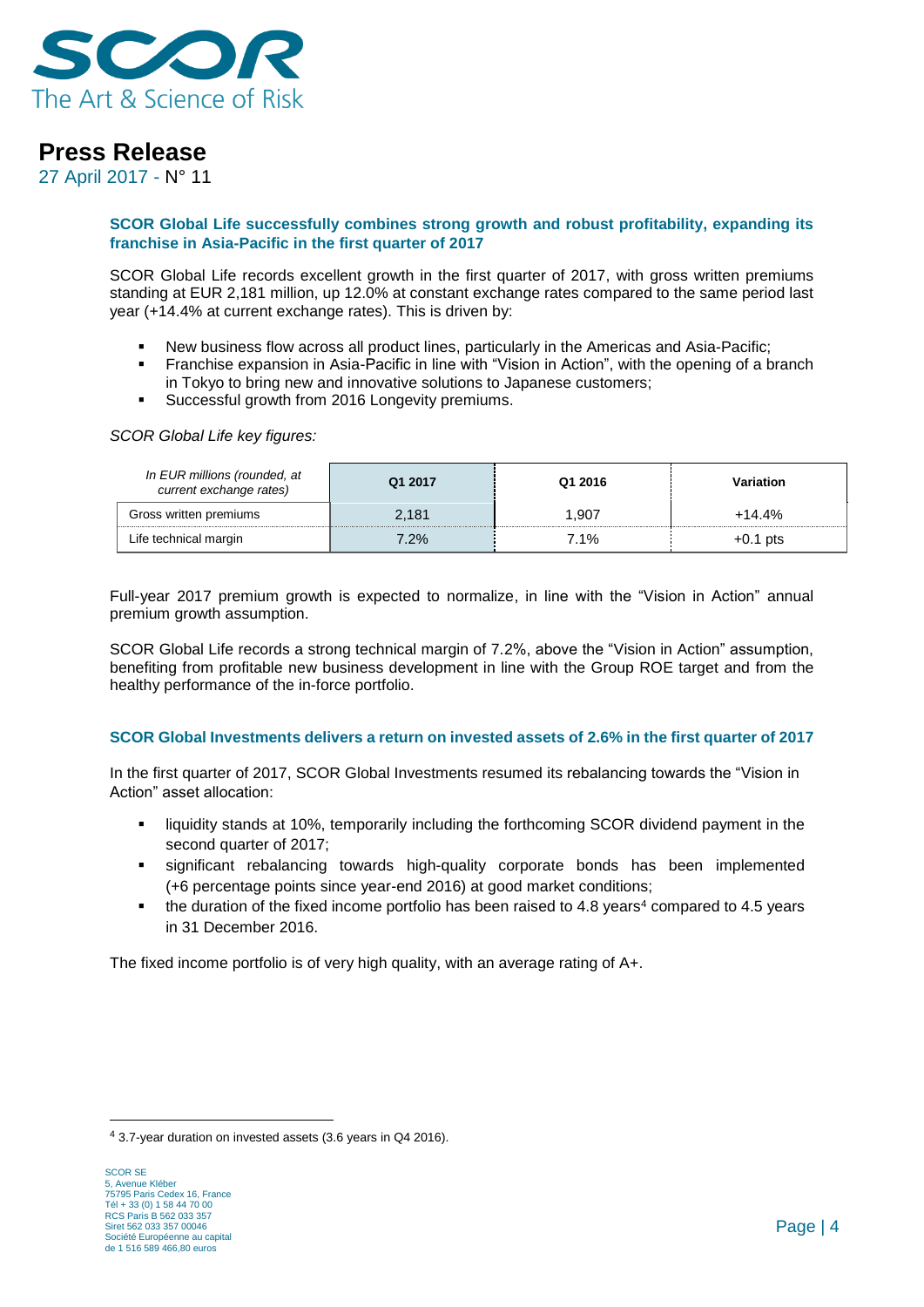

27 April 2017 - N° 11

#### *SCOR Global Investments key figures:*

| In EUR millions (rounded, at current<br>exchange rates)        | Q1 2017 | Q1 2016 | Variation  |
|----------------------------------------------------------------|---------|---------|------------|
| Total investments                                              | 27,884  | 27.627  | $+0.9%$    |
| of which total invested assets                                 | 19.373  | 18.184  | $+6.5%$    |
| of which total funds withheld by<br>cedants and other deposits | 8.511   | 9.443   | $-9.9%$    |
| Return on investments <sup>*</sup>                             | 2.3%    | 2.6%    | $-0.3$ pts |
| Return on invested assets**                                    | 2.6%    | 3.3%    | $-0.7$ pts |

(\*) Annualized, including interest on deposits (i.e. interest on funds withheld).

(\*\*) Annualized, excluding interest on deposits (i.e. interest on funds withheld).

SCOR Global Investments is benefiting from its highly liquid portfolio. As at 31 March 2017, the expected financial cash flows over the next 24 months stand at EUR 6.1 billion (including cash, coupons and redemptions).

In the first quarter of 2017, invested assets generate a financial contribution of EUR 122 million. The active asset management policy executed by SCOR Global Investments has enabled the Group to record capital gains of EUR 23 million over the period, coming mainly from the Fixed Income and Other Investment portfolios.

The return on invested assets stands at 2.6% for the first quarter of 2017. Taking account of funds withheld by cedants and other deposits, the net rate of return on investments stands at 2.3% in the first quarter of 2017. The reinvestment yield stands at 2.3%<sup>5</sup> at 31 March 2017, confirming the estimated FY 2017 return on invested assets of 2.7% - 3.2%.

Invested assets (excluding funds withheld by cedants and other deposits) stand at EUR 19,373 million as and a structure of the control of the control of the control of the control of the control of the control of

31 March 2017, and are composed as follows: 9% cash, 78% fixed income (of which 1% are short-term investments), 3% loans, 3% equities, 5% real estate and 2% other investments. Total investments, including EUR 8,511 million of funds withheld and other deposits, stand at EUR 27,884 million at 31 March 2017, compared to EUR 27,731 million at 31 December 2016.

SCOR Global Investments continues to **reinforce its ESG policy and announces its full divestment from tobacco companies**, undertaking across its entire invested assets portfolio to make no new financial investment in such companies in the future. With this action, as a responsible Life & Health reinsurer, SCOR demonstrates the crucial positive role the investment community can play in society.

<sup>5</sup> Corresponds to marginal reinvestment yields based on Q1 2017 asset allocation of yielding asset classes (i.e. fixed income, loans and real estate), according to current reinvestment duration assumptions and spreads. Yield curves as at 31/03/2017.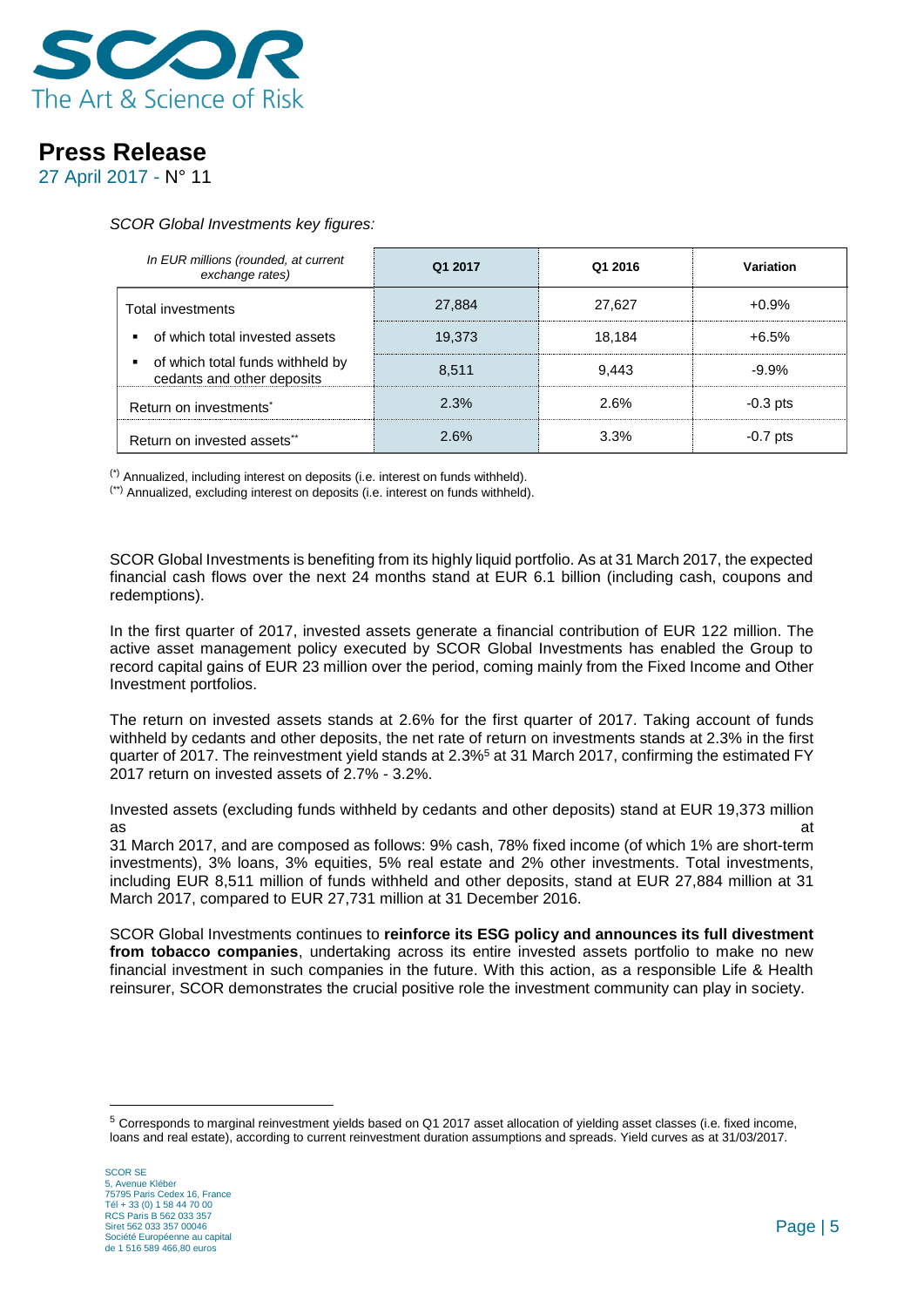

27 April 2017 - N° 11

### **APPENDIX**

**\***

**\* \***

### **1 - P&L key figures Q1 2017 (in EUR millions, at current exchange rates)**

|                               | Q1 2017 | Q1 2016 | Variation |
|-------------------------------|---------|---------|-----------|
| <b>Gross written premiums</b> | 3,739   | 3,283   | $+13.9%$  |
| P&C gross written premiums    | 1,558   | 1,376   | $+13.2%$  |
| Life gross written premiums   | 2,181   | 1,907   | $+14.4%$  |
| <b>Investment income</b>      | 151     | 176     | $-14.0%$  |
| <b>Operating results</b>      | 206     | 283     | $-27.2%$  |
| Net income <sup>1</sup>       | 140     | 170     | $-17.6%$  |
| Earnings per share (EUR)      | 0.75    | 0.92    | $-18.2%$  |
| <b>Operating cash flow</b>    | 22      | 317     | $-93.1%$  |

*1: Consolidated net income, Group share.*

### **2 - P&L key ratios Q1 2017**

|                                    | Q1 2017 | Q1 2016 | Variation  |
|------------------------------------|---------|---------|------------|
| Return on investments <sup>1</sup> | 2.3%    | 2.6%    | $-0.3$ pts |
| Return on invested assets 1,2      | 2.6%    | 3.3%    | $-0.7$ pts |
| P&C net combined ratio 3           | 94.5%   | 89.7%   | $+4.8$ pts |
| Life technical margin <sup>4</sup> | 7.2%    | 7.1%    | $+0.1$ pts |
| Group cost ratio <sup>5</sup>      | 5.1%    | 5.3%    | $-0.2$ pts |
| <b>Return on equity (ROE)</b>      | 8.6%    | 11.2%   | $-2.6$ pts |

*1: Annualized; 2: Excluding funds withheld by cedants; 3: The combined ratio is the sum of the total claims, the total commissions and the total P&C management expenses, divided by the net earned premiums of SCOR Global P&C; 4: The technical margin for*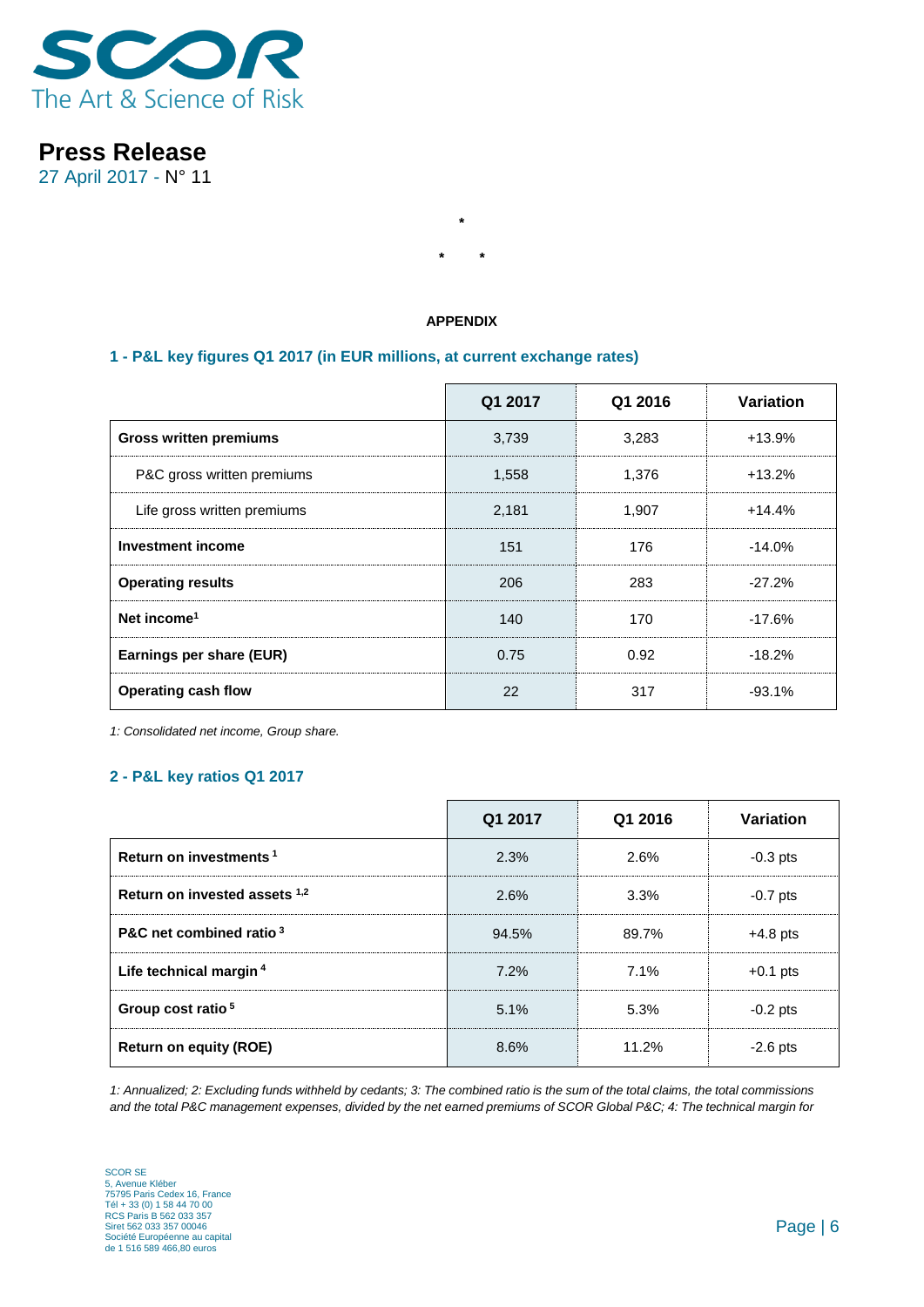

27 April 2017 - N° 11

*SCOR Global Life is the technical result divided by the net earned premiums of SCOR Global Life; 5: The cost ratio is the total management expenses divided by the gross written premiums.* 

#### **3 - Balance sheet key figures as at 31 March 2017 (in EUR millions, at current exchange rates)**

|                                   | As at 31 March 2017 | As at 31 December<br>2016 | Variation  |
|-----------------------------------|---------------------|---------------------------|------------|
| Total investments 1,2             | 27,884              | 27.731                    | $+0.6%$    |
| <b>Technical reserves (gross)</b> | 28,904              | 28,715                    | $+0.7%$    |
| Shareholders' equity              | 6.840               | 6.695                     | $+2.2%$    |
| Book value per share (EUR)        | 36.35               | 35.94                     | $+1.2%$    |
| <b>Financial leverage ratio</b>   | 24.0%               | 24.4%                     | $-0.4$ pts |
| Total liquidity <sup>3</sup>      | 2.066               | 2.282                     | $-9.5%$    |

*1: Total investment portfolio includes both invested assets and funds withheld by cedants and other deposits, accrued interest, cat bonds, mortality bonds and FX derivatives; 2: Excluding 3rd party net insurance business investments; 3: Includes cash and cash equivalents.*

**\***

**\* \***

#### **Contact details**

**Marie-Laurence Bouchon** Group Head of Communications **+33 (0)1 58 44 75 43** [mbouchon@scor.com](mailto:mbouchon@scor.com)

**Ian Kelly** Head of Investor Relations **+44 203 207 8561** [ikelly@scor.com](mailto:ikelly@scor.com)

[http://www.scor.com/](http://www.scor.com/en/)

[SCOR photo gallery](http://scor.com/en/media/photo-gallery.html)

Twitter: [@SCOR\\_SE](https://twitter.com/SCOR_SE)

SCOR SE 5, Avenue Kléber 75795 Paris Cedex 16, France Tél + 33 (0) 1 58 44 70 00 RCS Paris B 562 033 357 Siret 562 033 357 00046 Société Européenne au capital de 1 516 589 466,80 euros